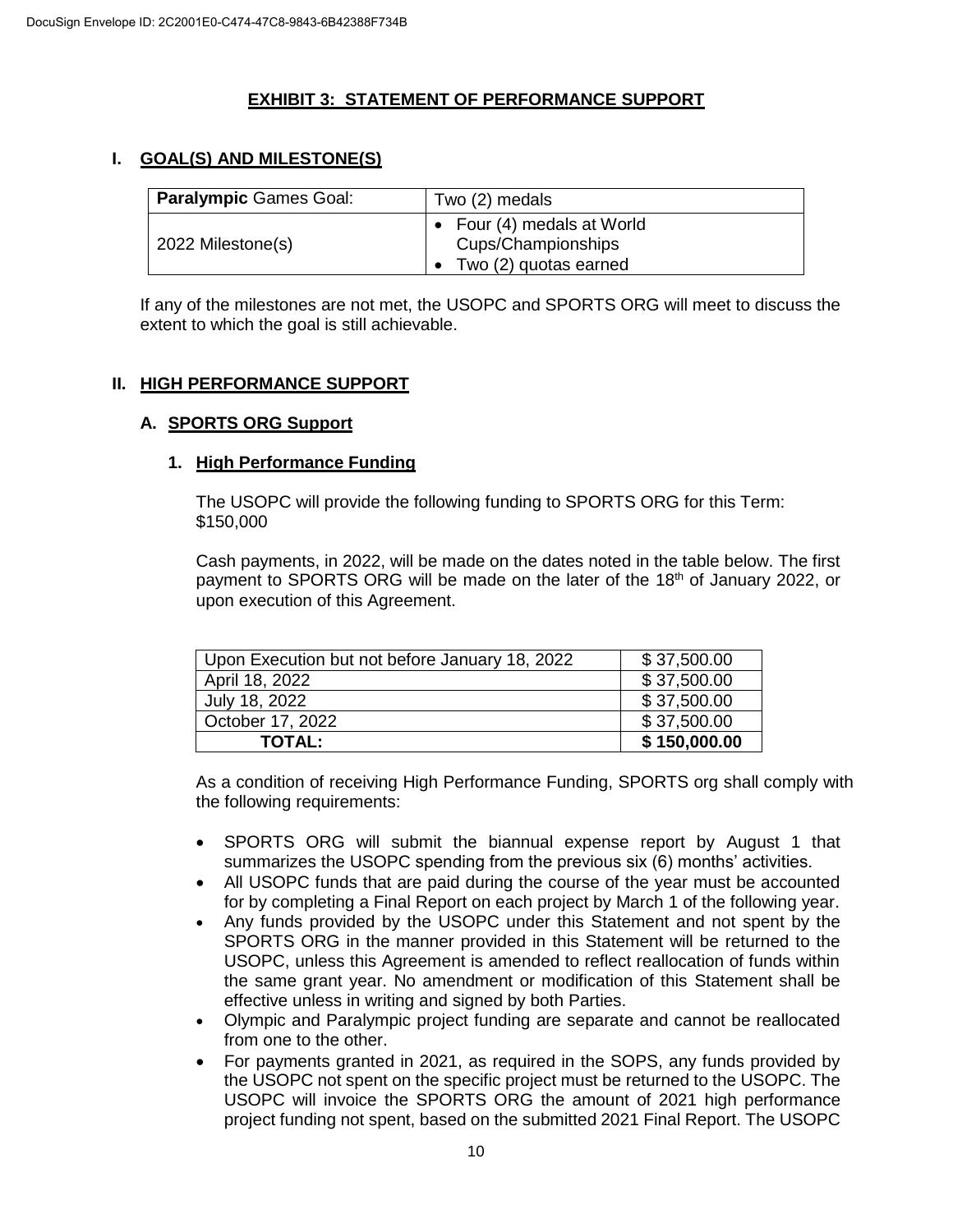will apply the outstanding balance to 2022 quarterly high-performance payment(s), ultimately reducing future payment(s) until the outstanding balance is met.

- SPORTS ORG shall comply with selection procedures requirements set forth in Section 5 of the PPA. Noncompliance with Section 5 may result in delayed quarterly payments.
- SPORTS ORG will ensure that all applicable individuals receiving these funds are in compliance with the mandatory training requirements of the U.S. Center for SafeSport, and the requirements of the USOPC's Responsible Sport Organization Background Check Policy.
- SPORTS ORG will comply with all requirements pertaining to NGB and member obligations under Section 8.1 of the PPA. As of January 1, 2022, additionally, SPORTS ORG will be required to be certified as a condition of high performance funding. Noncompliance with Section 8.1 or failure to retain certification will result in suspension, modification, or termination of high performance funding.

# **2. Approved Projects**

The specific projects that are approved for the Term are:

| <b>Projects</b>                                  | <b>Amount</b> |
|--------------------------------------------------|---------------|
| National Team Training/Competition and Equipment | \$130,000.00  |
| <b>Coaching Support Services</b>                 | \$10,000.00   |
| <b>Sport Psychology Services</b>                 | \$10,000.00   |
| Total                                            | 150,000.00    |

SPORTS ORG will consult with the USOPC, in writing, before eliminating or making any material changes in the SPORTS ORG's approved projects listed above. No amendment or modification of this PPA shall be effective unless in writing and signed by both Parties.

# **B. Athlete Support**

Stipulations for Operation Gold, Athlete Stipends, EAHI & Other Resources:

- Each athlete recipient will be required to execute an agreement with the USOPC and may be required to also sign an agreement with SPORTS ORG, outlining the athlete's commitment with respect to training, SafeSport requirements, anti-doping policies, compliance with applicable athlete codes of conduct and other matters, provided that such agreement complies with the USOPC Policy on NGB Athlete Agreements and does not condition receipt of USOPC Athlete Stipends, EAHI and Operation Gold on commercial terms*.* SPORTS ORG understands that the USOPC is not a party to any agreement entered into between the SPORTS ORG and athlete, and the USOPC has no obligations thereunder nor can be held liable under any such agreement. Athletes receiving Athlete Stipends or EAHI are not intended third party beneficiaries of this Agreement.
- An athlete who meets her SPORTS ORG's EAHI and/or Athlete Stipend eligibility criteria in effect as of the date of notification to the USOPC of her pregnancy will continue to receive EAHI and/or the same amount of qualified USOPC Athlete Stipends for the duration of the pregnancy plus an additional one-year period from the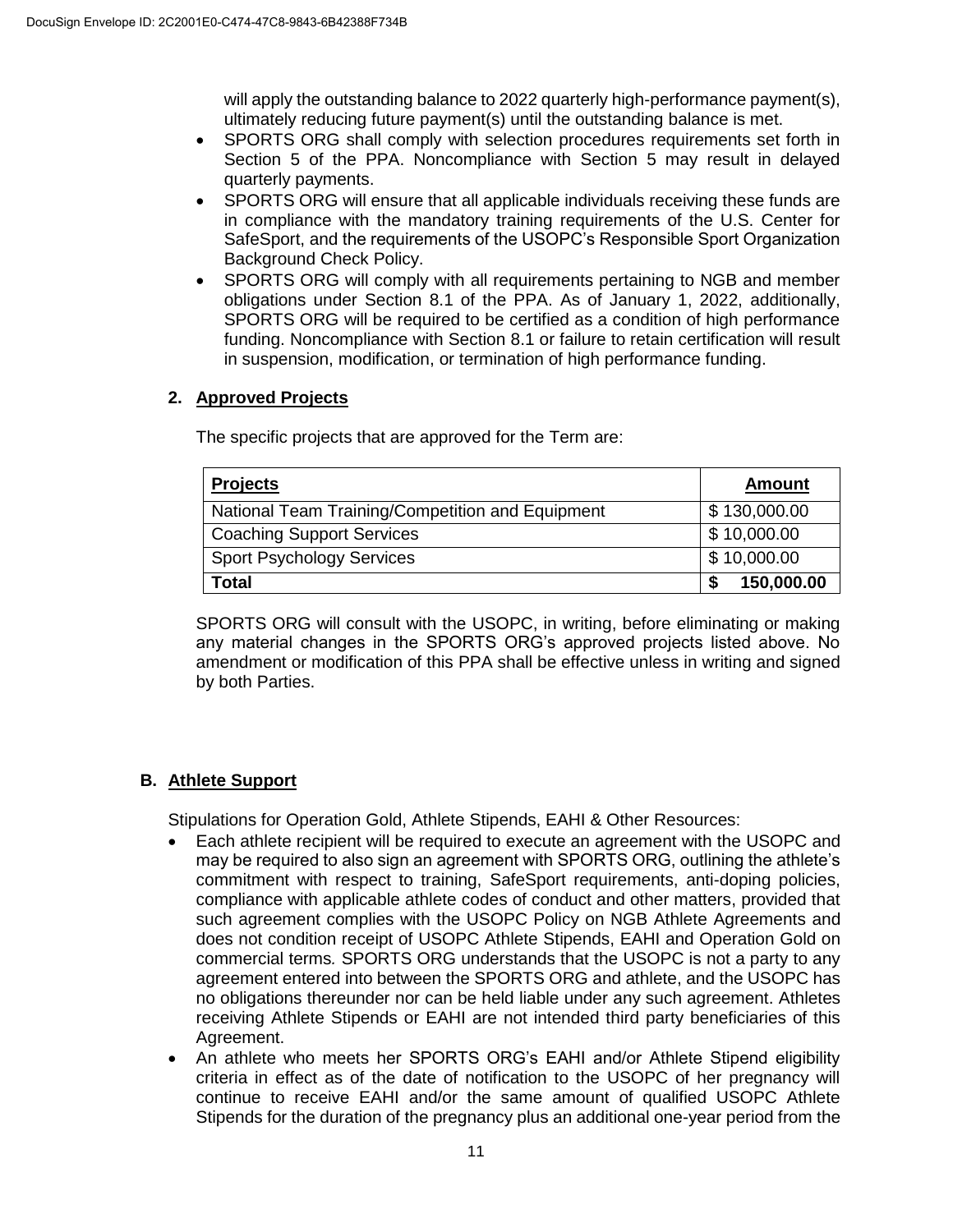date of birth of the child or end of pregnancy, provided the athlete agrees that it is her intent to return to competition at an elite level and has fully complied with the Pregnancy Support Terms and Conditions. If the athlete re-qualifies for Athlete Stipends at any point during pregnancy or within the year after the end of her pregnancy, the USOPC will honor the higher amount for which she qualified. Receipt of these benefits shall not be conditioned upon any agreement that the athlete must continue to train during pregnancy or for the one-year period subsequent to pregnancy. Upon the conclusion of the one-year period, the athlete will then have to re-qualify for EAHI and/or Athlete Stipends. SPORTS ORG will be required to keep this status confidential and cannot discriminate or retaliate against the athlete for being pregnant.

- SPORTS ORG will consult with the USOPC before eliminating or making material changes in the criteria for Athlete Stipends or EAHI. No amendment or modification of this Agreement shall be effective unless in writing and signed by both Parties.
- If the payments for Athlete Stipends exceed the amount awarded, then SPORTS ORG will pay the difference via an invoice from the USOPC.
- SPORTS ORG must make eligibility and performance criteria for Athlete Stipends available to athletes on its public website in a reasonable and accessible location no later than the PPA Effective Date.
- SPORTS ORG will ensure that all applicable individuals receiving these funds/benefits are in compliance with the mandatory training requirements of the U.S. Center for SafeSport, and the requirements of the USOPC's Responsible Sport Organization Background Check Policy. In accordance with the USOPC's NGB Athlete Safety Policy, SPORTS ORG will notify the USOPC's Security and Athlete Safety Office via email at **athlete.safety@usopc.org** as soon as possible, and in any case within 24 hours of imposing its own or being notified of Center-imposed sanction(s) and/or temporary measure(s), affecting any of the individuals receiving these funds/benefits.
- SPORTS ORG must provide athletes with advance notice of any material changes in eligibility and performance criteria to Athlete Stipends and EAHI. Additionally, SPORTS ORG must provide notice to athletes that changes to eligibility and performance criteria in Athlete Stipends and EAHI can be subject to change at any time. SPORTS ORG understands that athletes are not third-party beneficiaries of this Performance Partnership Agreement and any dispute between SPORTS ORG and an athlete regarding changes to Athlete Stipends or EAHI criteria, which may be contained in an SPORTS ORG athlete agreement or other SPORTS ORG notification, shall solely be resolved between the SPORTS ORG and athlete.
- When applicable, SPORTS ORG must notify NCAA student-athletes and prospective NCAA student-athletes that they should consult with their school's NCAA compliance administrator to ensure compliance with NCAA regulations related to accepting Athlete Support to include monthly stipends, incentive/bonus payments or other grants without jeopardizing their eligibility. Similarly, SPORTS ORG should encourage Grade and High School students to consult with their state's High School Association to determine whether accepting Athlete Support affects their High School sport eligibility. It is the athlete's responsibility to ensure compliance with NCAA or State High School Federation rules and regulations.

### **1. Operation Gold**

### **a. USOPC Operation Gold Event:**

The Operation Gold qualifying event for SPORTS ORG is the: 2022 World Championships in Al Ain, UAE, November 3-17, 2022.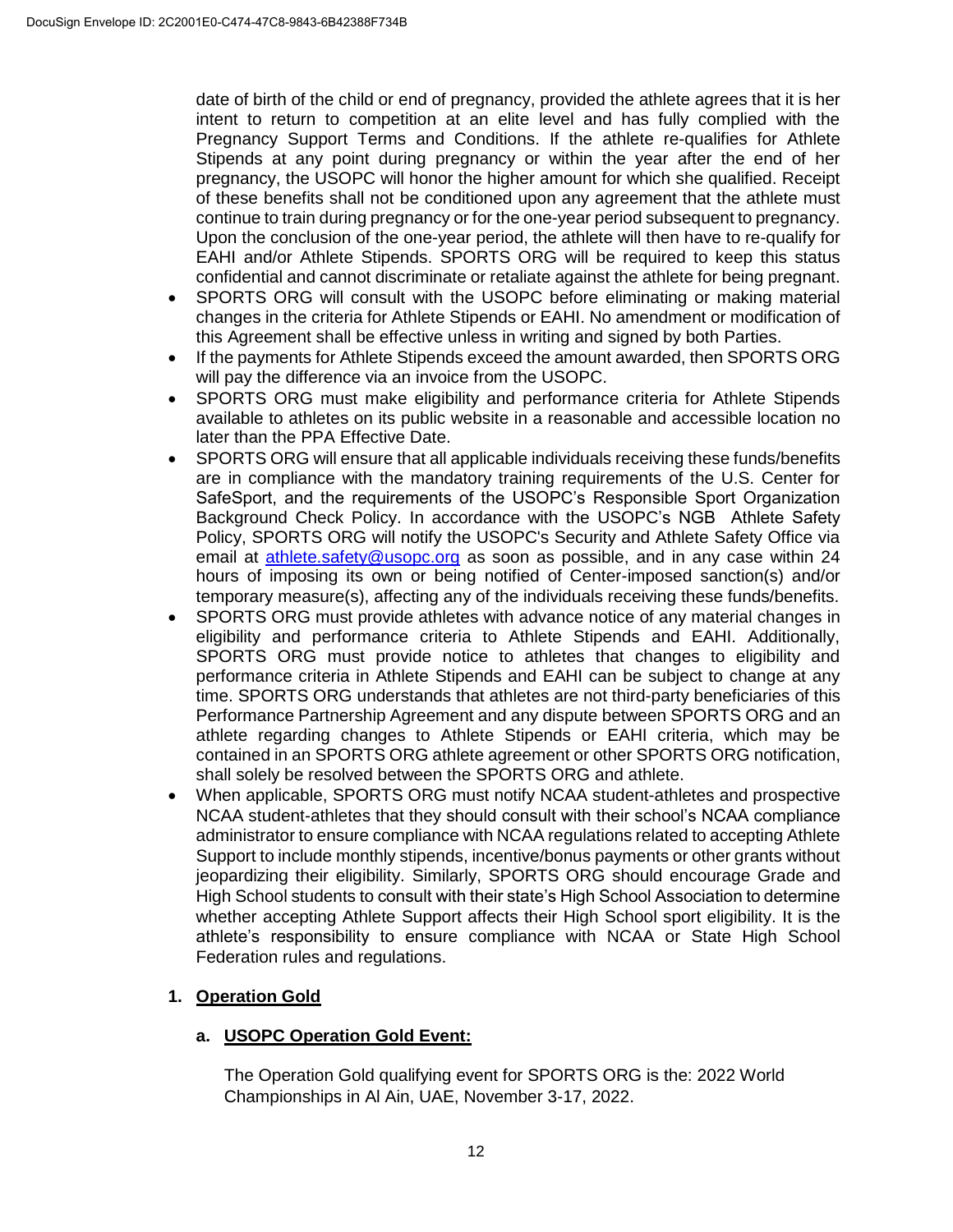Any supplementary funds for the USOPC Operation Gold Event will be distributed by SPORTS ORG to qualified athletes. Details will be outlined and communicated to athletes through SPORTS ORG's athlete agreement, to include payment criteria, award amounts and athlete eligibility terms.

In a Paralympic Games year, teams and individuals must place in the top-three at the Paralympic Games to qualify for Operation Gold Awards; multiple Operation Gold Awards can be received if an athlete has multiple top-three finishes at the Paralympic Games. 

In non-Paralympic years, Operation Gold Awards are limited to one award per athlete in a program year; athletes who qualify for more than one award automatically receive the higher award.  Individuals must finish in one of the top eight places, while teams must finish in one of the top six places at the qualifying event in order to qualify for Operation Gold Awards in non-Paralympic years, provided individuals/teams finish among the top 50% of the individuals/teams who started the event. 

For purposes of Operation Gold, a team is defined as three or more athletes (pairs are awarded at the same rate as individual athletes). 

*NOTE:  For Paralympic sports with a discipline or event that is not included on the program of the Paralympic Games, that discipline or event will not be eligible for Operation Gold.  However, if a Paralympic sport has a revolving program for the Paralympic Games (i.e., an event is taken from the program one quad, but is added back to the program the next quad), that event or discipline will be eligible for Operation Gold at the approved qualifying event.*

| <b>Summer Olympic &amp; Paralympic Sport Payment Schedule</b> |         |         |          |  |
|---------------------------------------------------------------|---------|---------|----------|--|
| <b>Place</b>                                                  | 2022    | 2023    | 2024     |  |
| 1 <sup>st</sup>                                               | \$6,250 | \$7,500 | \$37,500 |  |
| 2 <sub>nd</sub>                                               | \$5,000 | \$6,250 | \$22,500 |  |
| 3 <sup>rd</sup>                                               | \$4,375 | \$5,000 | \$15,000 |  |
| 4 <sup>th</sup>                                               | \$3,750 | \$4,375 |          |  |
| 5 <sup>th</sup>                                               | \$3,125 | \$3,750 |          |  |
| 6 <sup>th</sup>                                               | \$3,125 | \$3,750 |          |  |
| 7 <sup>th</sup>                                               | \$2,500 | \$2,500 |          |  |
| 8 <sup>th</sup>                                               | \$2,500 | \$2,500 |          |  |

### **2. Athlete Stipends, Elite Athlete Health Insurance (EAHI) & Other Resources**

- a. **Amount Awarded for this Term:** \$30,000
- b. **Athlete Stipends Criteria Approved for this Term:**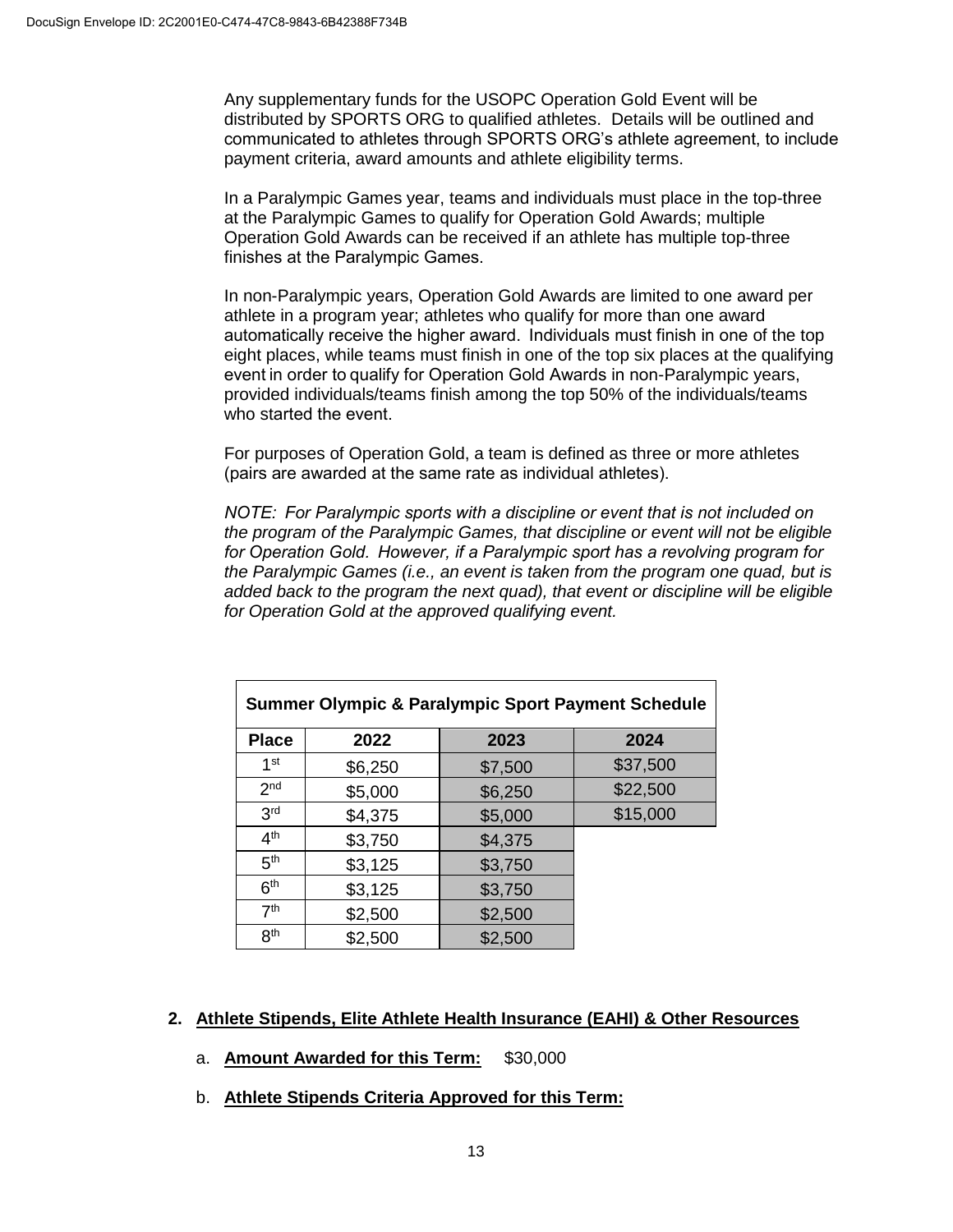Evaluation Period: January 1, 2022 – December 31, 2022

- All USOPC Athlete Stipend payments will be focused on preparation for the 2024 Paralympic Games and the Quota-bearing competitions.
- The Athlete Support criteria was developed and approved by the Grant Selection Committee which is composed of the USOPC AAC Representative, Paralympic Discipline Athlete Representative, the Senior Manager(s) of High Performance and National Paralympic Coach.
- Athletes may qualify for athlete stipends in multiple scenarios listed below

## **Athlete Stipends (AS)**

### **January – December Paralympic Team Payments - Paid Monthly to 2020 Paralympic Team Members**

- o 2020 Paralympic Team Athletes will each be paid \$180 per month starting in January 2022 through December 2022.
- o In order to be eligible for Athlete Stipends, 2020 Paralympic Team athletes must still be actively competing.

### **2022 National Team – Paid Monthly to National Team Members**

- o 2022 National Team Athletes will be paid \$50 per month from the time they are named to the Paralympic National Team through December 2022.
- o The National Team criteria can be found here: [https://www.usashooting.org/library/Policies\\_and\\_Procedures/Tea](https://www.usashooting.org/library/Policies_and_Procedures/Team_Selections/2022/Para/2022_Para_National_Teams.pdf) [m\\_Selections/2022/Para/2022\\_Para\\_National\\_Teams.pdf](https://www.usashooting.org/library/Policies_and_Procedures/Team_Selections/2022/Para/2022_Para_National_Teams.pdf)

### **2022 World Cup Chateauroux Incentive – Paid monthly July - December**

- o World Cup Chateauroux (Chateauroux, France June 4 13, 2022) will have a monthly incentive paid out July – December 2022. Payouts will be as follows:
	- Gold \$500 per month
	- Silver \$334 per month
	- Bronze \$167 per month
	- <sup>4th</sup> place finisher \$84 per month
	- $\blacksquare$  5<sup>th</sup>-8<sup>th</sup> place finisher: \$42 per month

### **Quota Earning Incentive**

o Any athlete who earns a Paralympic Games Quota in 2022 will receive a one-time payment of \$2,000. This payment will be made in the month that the Quota is earned. Should the monthly payments have already gone out, the payment will be received the month following.

### **December Remaining Funds**

 $\circ$  Should any funds remain in Athlete Stipends at the end of 2022. all remaining funds will be split evenly among the athletes who received athlete stipend support in 2022. The exact dollar amount will be known in December and communicated to the eligible athletes at that time.